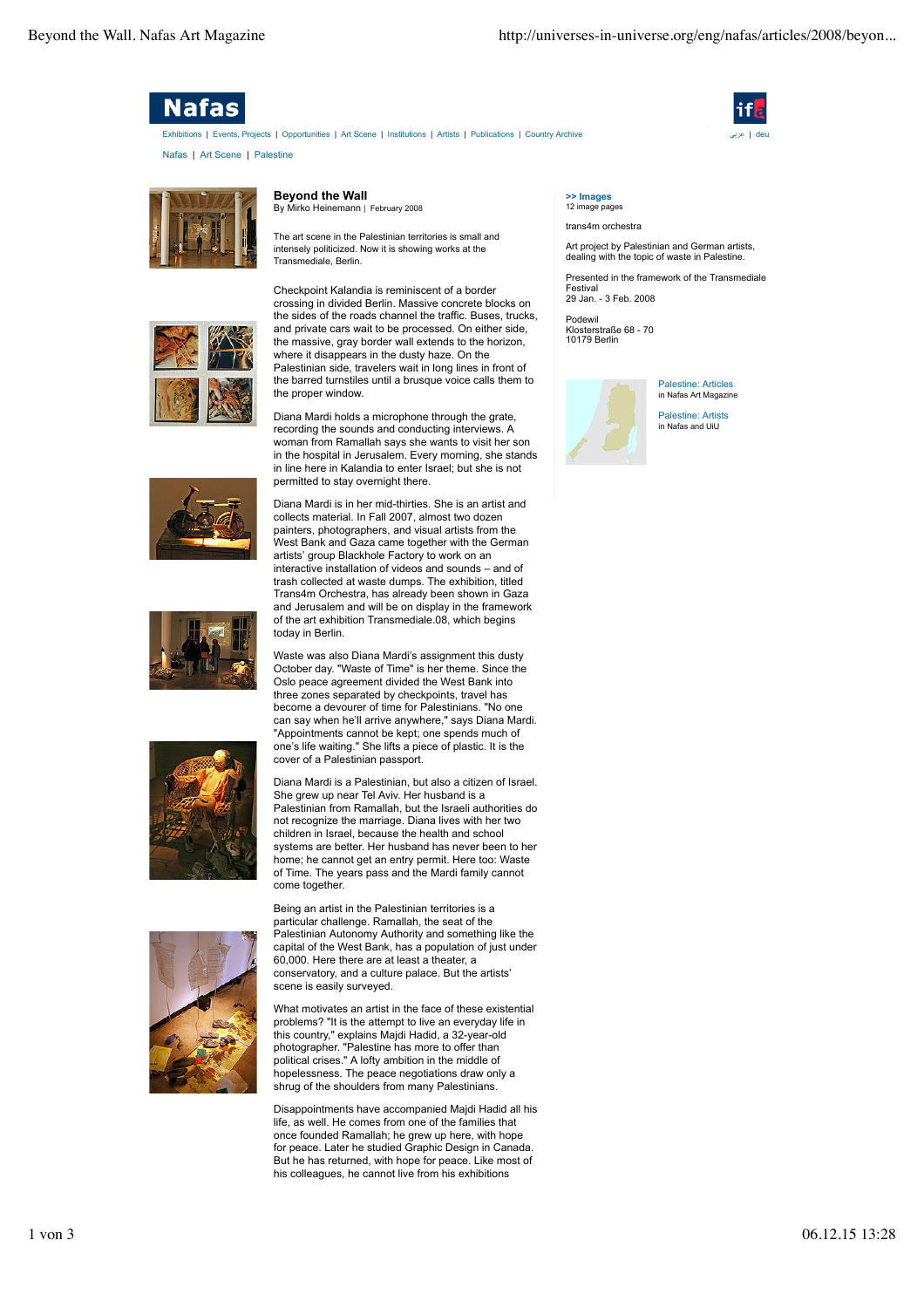alone. He earns his money in an advertising agency. A few years ago, Majdi Hadid came to Berlin for two weeks with an artist's stipend. He had ideas about making a comparison between Ramallah and Berlin – he was thinking about the Berlin Wall. But 15 years after its fall, he could find hardly any traces of it. "While for you two countries are growing together, for us one is being divided," he muses. His art is bound up with yearning. For what is distant. For childhood.

Majdi Hadid drives out of Ramallah in his small car, going back 20 years. He stops at a river valley that furrows the plain. The slender watercourse flows through a sea of fragrant mint plants. But the water is rust-red; trash lies everywhere. In his childhood, he explains, families in Ramallah made this a goal for outings. Then the Israelis built a settlement on the mountain facing it. Since then, a heavily guarded road divides the fertile valley from Ramallah. The valley can be reached only by a long detour. Since then, the valley is orphaned and has deteriorated into a trash heap. Majdi Hadid takes photos. Art is politics. Even in this remote valley.

Watercolors hang in the rooms of the Young Artist Forum, Ramallah. The further to the back one goes, the stronger the odor becomes. Here the artists work on their objects, in the midst of trash. Mohammed Harb and Sharif Sarhan from Gaza are present via telephone conference. The Palestinian painters are also working on this project. But Gaza is sealed off; neither of the two participants received a permit to traverse Israel to come to the West Bank. The telephone connection is interrupted by a rushing sound and ringing; it is repeatedly cut off completely. As if one were speaking with the occupants of a space ship.

"For months it has not been possible to bring artists from Gaza to Ramallah," says Farid Majari. The head of the Goethe Institute, who supports the project, cannot conceal his indignation. "Palestine is de facto divided. There is hardly any communication and practically no freedom of travel between the parts." Even a German cultural organization has unpleasant difficulties every day, depending on the current military and political situation. When the artists wanted to collect materials from a waste dump in Nablus, the Israeli border guards did not let them through.

The German artists, too, are surprised at the political dimension of their work. "Whatever we speak to people about: they all bring the political background into the conversation," says Elke Utermöhlen from the artists' group Blackhole Factory. She felt this very strongly when she was visiting waste dumps in the West Bank with Palestinian colleagues. The result welded the group together. The artists looked for material for their installations, conducted interviews with the dump workers, and documented the latter's work

Baschar Zarour and Imam al Hasnya thought the idea of visiting a waste dump sounded completely insane. But they went along. Like many of their colleagues, they had no idea that children work at many of the unauthorized dumps in Ramallah, Nablus, and Hebron. The children sort out recyclable materials and burn mattresses to recover the metal springs – hard work in a stinking, contaminated environment. Tears fill Imam al Hasnya's eyes when he recounts it.

These dumps are an environmental disaster: gasoline, oil, acids – it all trickles into the groundwater. The group found pharmaceutical waste from hospitals that had been thoughtlessly discarded. And patients' files with complete names, diagnoses, and X-ray photos.

Baschar Zarour used the material from the waste dump in Nablus to build a man who hangs head down from one leg in the air. An old soccer ball is the head, wooden poles the legs. For Baschar Zarour, this is a tarot card figure symbolizing the helpless situation in which the Palestinians find themselves. "For me, the world is upside down," he says.

Mirko Heinemann<br>Born in Thessaloniki, Greece. Studied journalism, political sciences, and<br>ethnology. Independent reporter, Journalistenbüro Berlin.